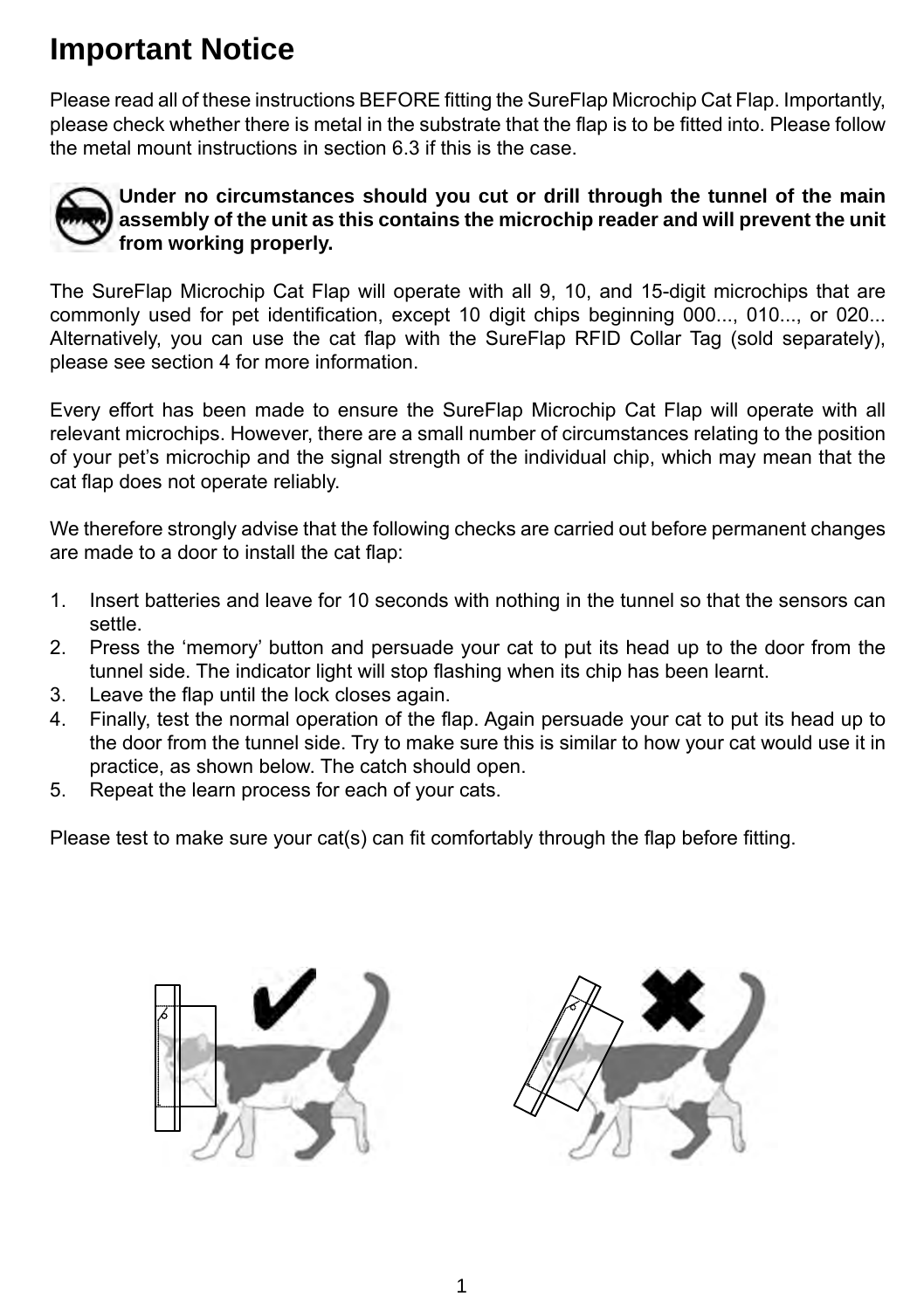### **Contents**

| <b>Important Notice</b>                           | $\mathbf 1$ |
|---------------------------------------------------|-------------|
| 1. Box Contents                                   | 3           |
| 2. Introduction                                   | 4           |
| 3. Microchip Type                                 | 4           |
| 4. The SureFlap RFID Collar Tag                   | 5           |
| 5. Learn Mode                                     | 5           |
| 6. Installation                                   | 7           |
| 7. Batteries                                      | 14          |
| 8. Normal Operation                               | 15          |
| 9. 4-way Manual Lock                              | 16          |
| 10. Low Battery Indicator                         | 17          |
| 11. Memory Wipe                                   | 17          |
| 12. Switching Off/Use As A Non-Selective Cat Flap | 17          |
| 13. Maintenance                                   | 18          |
| 14. Troubleshooting                               | 18          |
| 15. Warranty & Disclaimer                         | 20          |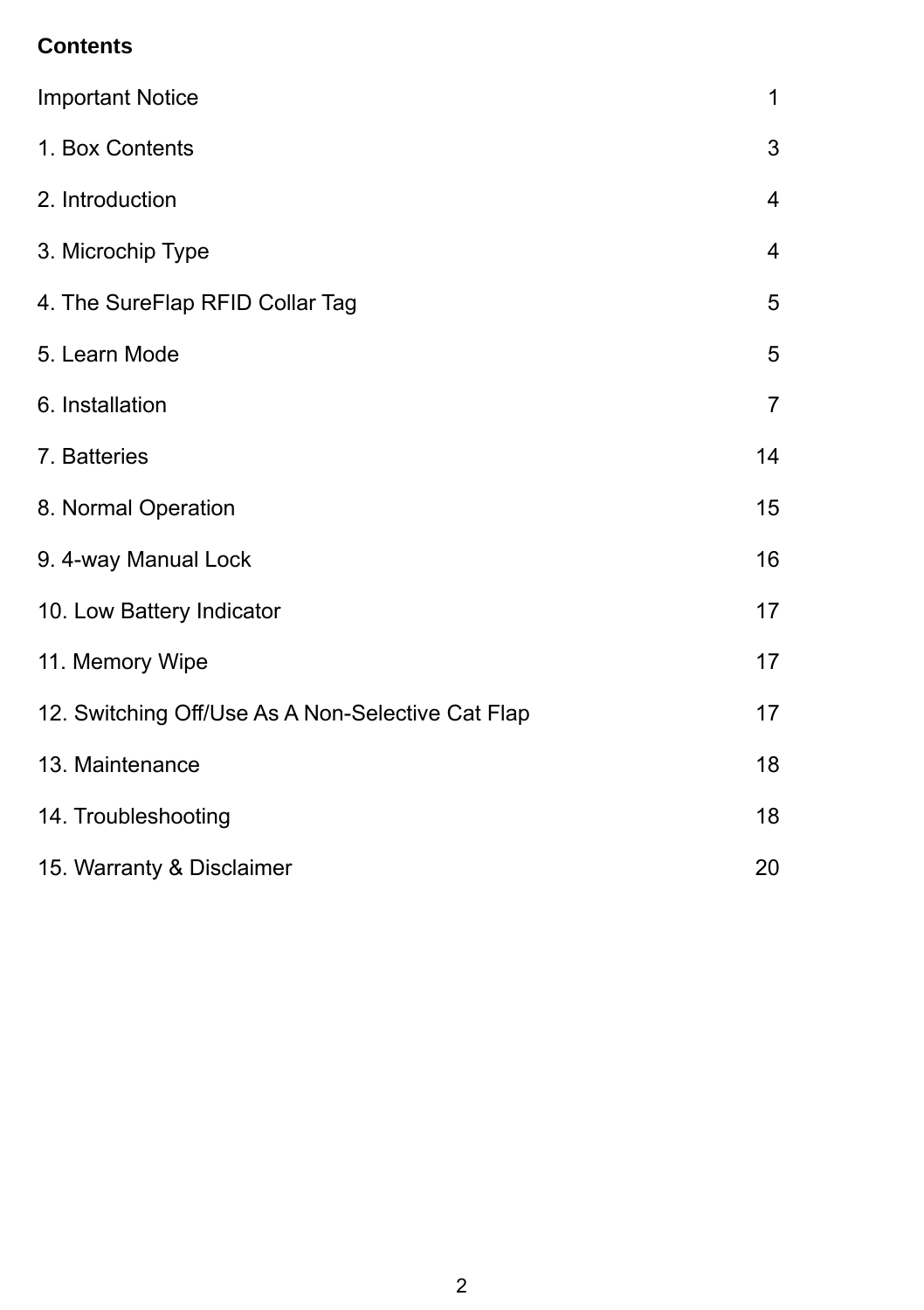### **1. Box Contents**



- 1. Main Flap Assembly<br>2. Battery Compartmen
- Battery Compartment
- 3. Memory Button
- 4. Indicator Lamp
- 5. Catch
- 6. 4-way Manual Lock
- 7. External Frame
- 8. Battery Cover
- 9. Selection of Screws
- 10. Screw Caps
- 11. Draught Excluder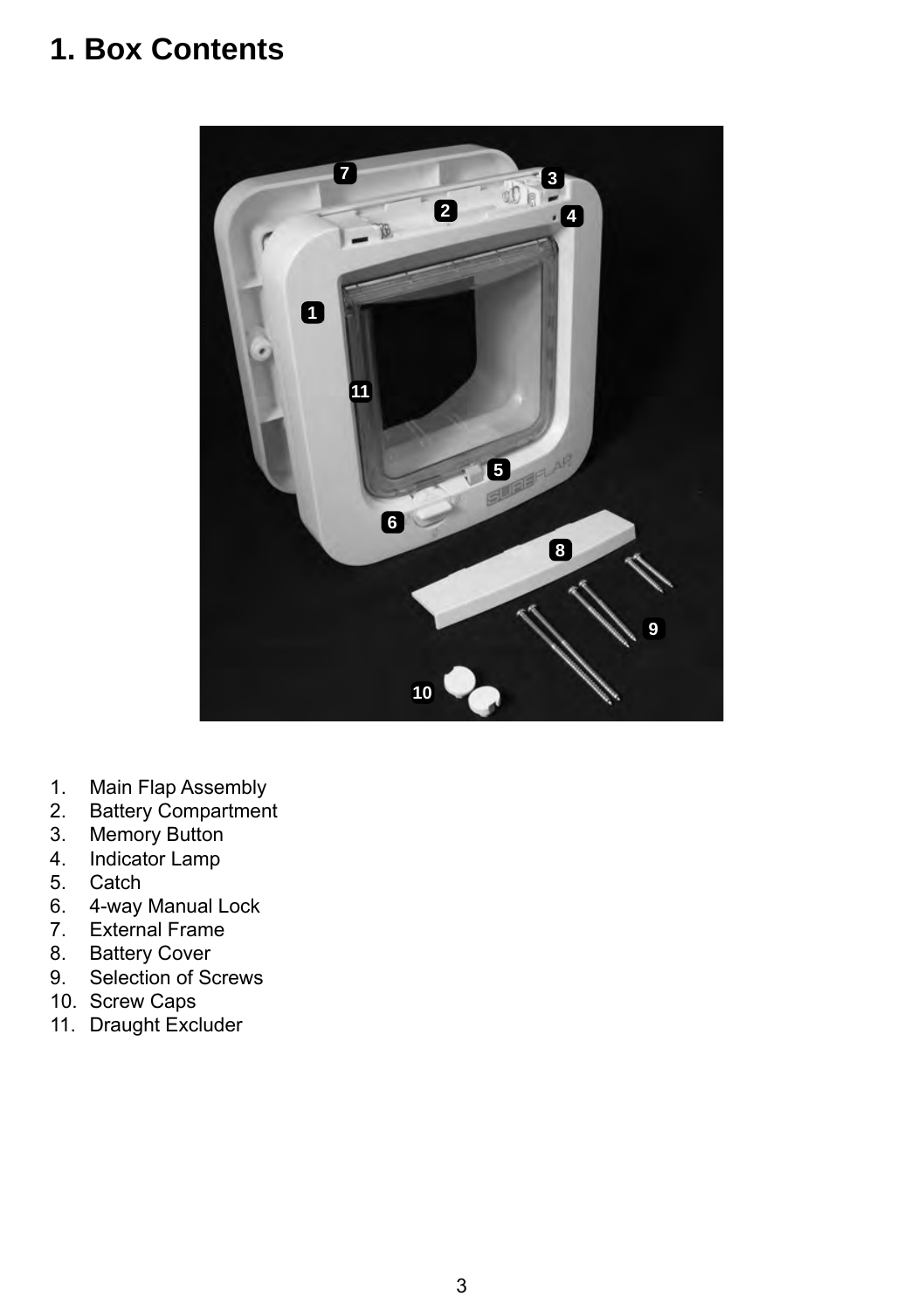## **2. Introduction**

Congratulations on your purchase of the SureFlap Microchip Cat Flap. This cat flap has been designed to recognise either the microchip already implanted in your cat or the SureFlap RFID Collar Tag (sold separately), allowing access to your pet whilst keeping out animal intruders. **The SureFlap RFID Collar Tag is compatible with the SureFlap Microchip Cat Flap with serial numbers higher than 1152201.** Your home becomes a secure environment for your pet, leading to a happier, more relaxed animal.

Operation of the SureFlap Microchip Cat Flap couldn't be simpler. Once the batteries have been inserted, the flap can be put into learn mode. The next cat to pass through the flap from either direction, or to put its head into the tunnel with its nose up to the door, will have its microchip number stored in the memory. Now the cat flap is ready to install and will unlock whenever your cat wants to come into the house.

Multiple cats are no problem. Up to 32 cats can be programmed into the flap at the same time – more than enough for most people's needs!

The SureFlap Microchip Cat Flap has all the features you would expect from a high quality cat flap, including:

- Robust and elegant design
- Learn mode for programming multiple cats
- 4-way manual lock
- Low battery indicator
- Typical battery lifetime at least 6 months 1

We wish you years of trouble-free operation with your SureFlap Microchip Cat Flap and hope you enjoy the benefits it brings to your home and pet.

# **3. Microchip Type**

The SureFlap Microchip Cat Flap is compatible with all the following types of microchip commonly used for pets.

- 15-digit microchips (also known as FDXB)
- 10-digit microchips (also known as FDXA) except those with codes starting 000..., 010..., or  $020$ .
- 9-digit microchips

In addition the cat flap is also compatible with the SureFlap RFID Collar Tag (sold separately).

Extensive tests have shown that the SureFlap Microchip Cat Flap works perfectly with the vast majority of microchips. However a very small percentage of cats have a microchip without the required range for the cat flap – this does not mean there is a problem with the microchip. In these rare cases please contact our customer service team for assistance.

If permanent changes to a door or wall are required for installation we strongly advise testing the SureFlap Microchip Cat Flap with your cat(s) first. To test that it works for your cat carry out both the learn process (see section 5) and then test normal operation (see section 8).

 <sup>1</sup> Based on normal usage. Note that heavy usage by many cats may reduce battery lifetime.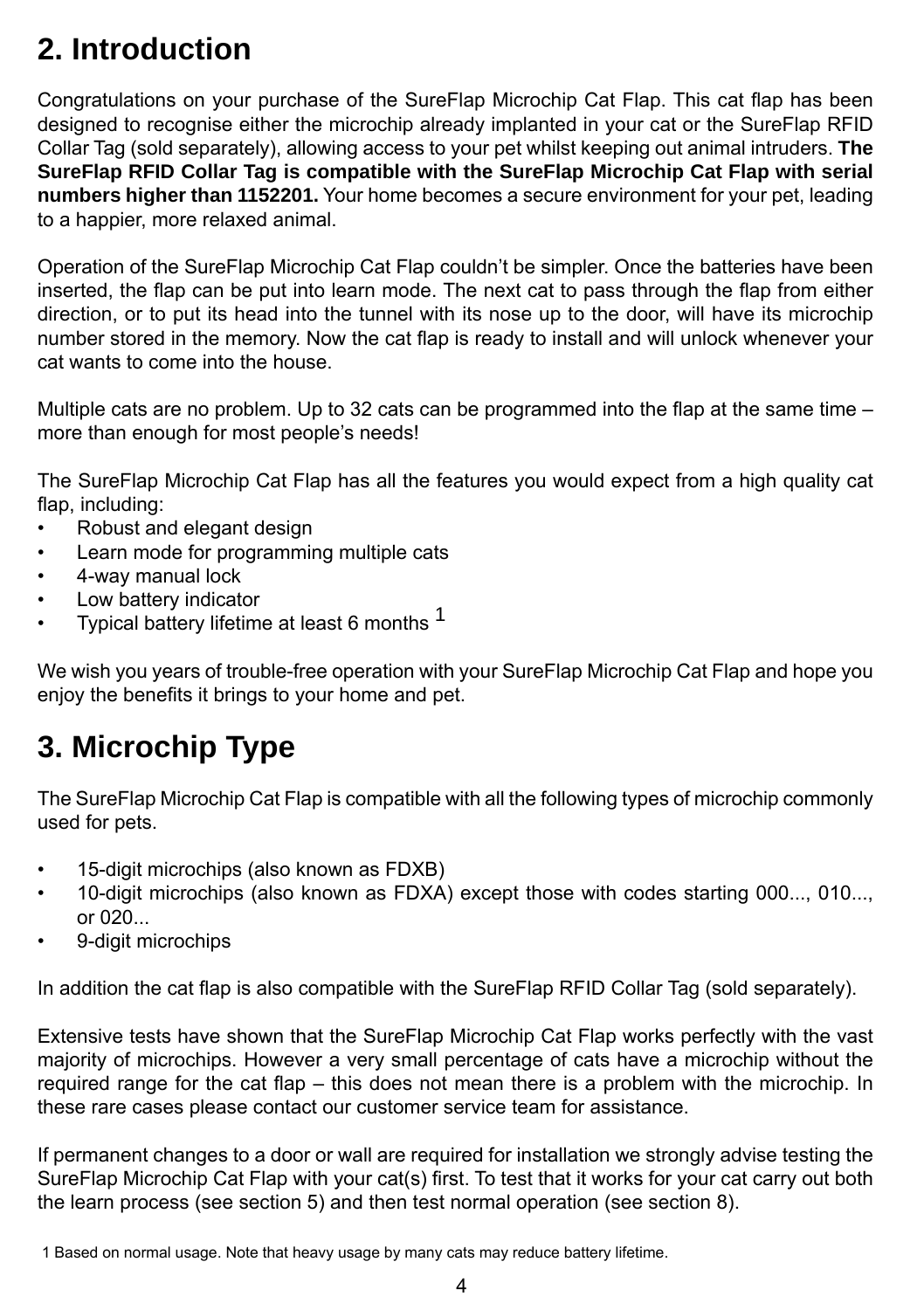# **4. The SureFlap RFID Collar Tag**

We recommend microchipping over the use of collar mounted tags, as microchips are a permanent form of identification that cannot become lost. However, if your pet is not, or cannot, be microchipped and you choose to use the SureFlap RFID Collar Tag, always use a safety collar that has a breakaway buckle.

**The SureFlap RFID Collar Tag is compatible with the SureFlap Microchip Cat Flap with serial numbers higher than 1152201.** The SureFlap RFID Collar Tag is a small, lightweight tag that can be attached directly to your pet's collar. Like microchips, each collar tag has a unique code, to prevent any non-resident pets or strays from entering your home.

SureFlap RFID Collar Tags are available via the SureFlap website or from our retail and veterinary stockists.

# **5. Learn Mode**

To start operation, the SureFlap Microchip Cat Flap needs to learn the unique ID code of your cat's microchip. This process is only required once for each cat, as the code is permanently stored, even if the batteries are removed. Follow the simple step-by-step guide below to carry out this process:

- 1. Initially the unit will be locked and no cat will be allowed to enter the house. Make sure the manual lock is set to position 1, allowing the door to open freely. See Figure 1.
- 2. Remove the battery cover. Press the memory button for around 1 second and release. See Figure 2.
- 3. The catch will open, allowing a cat to pass through the flap in either direction. A further indication that the unit is in learn mode is the indicator lamp which will flash every second. See Figure 3.
- 4. The next cat to pass through the flap from either direction, or to put its head into the tunnel with its nose up to the door, will have its microchip number stored in the memory (assuming it has a microchip implanted).
- 5. Once a cat's microchip number has been successfully learnt, the flap reverts to normal operation. The indicator lamp stops flashing and the catch will close a couple of seconds after the cat has moved away from the cat flap.

For multiple cats, repeat the process until all cats' microchip numbers have been learnt. The microchip numbers of up to 32 different cats can be stored in memory. Replace the battery cover when the learn process has been completed for each cat.

This method of learning is particularly convenient for uncooperative cats! Rather than having to find your cat and pass it through the flap, you can simply set to learn mode and leave until it next decides to go through of its own free will.

To cancel learn mode (e.g. after pressing the memory button accidentally) simply press the memory button again for around 1 second and the unit will revert to normal operation.



In order to learn a cat's microchip number, a sensor located in the tunnel must detect a cat's presence to trigger the microchip reader. Therefore it is important to ensure that your cat either puts its head into the tunnel or passes through the flap. No amount of waving your cat in front of the flap will have an effect.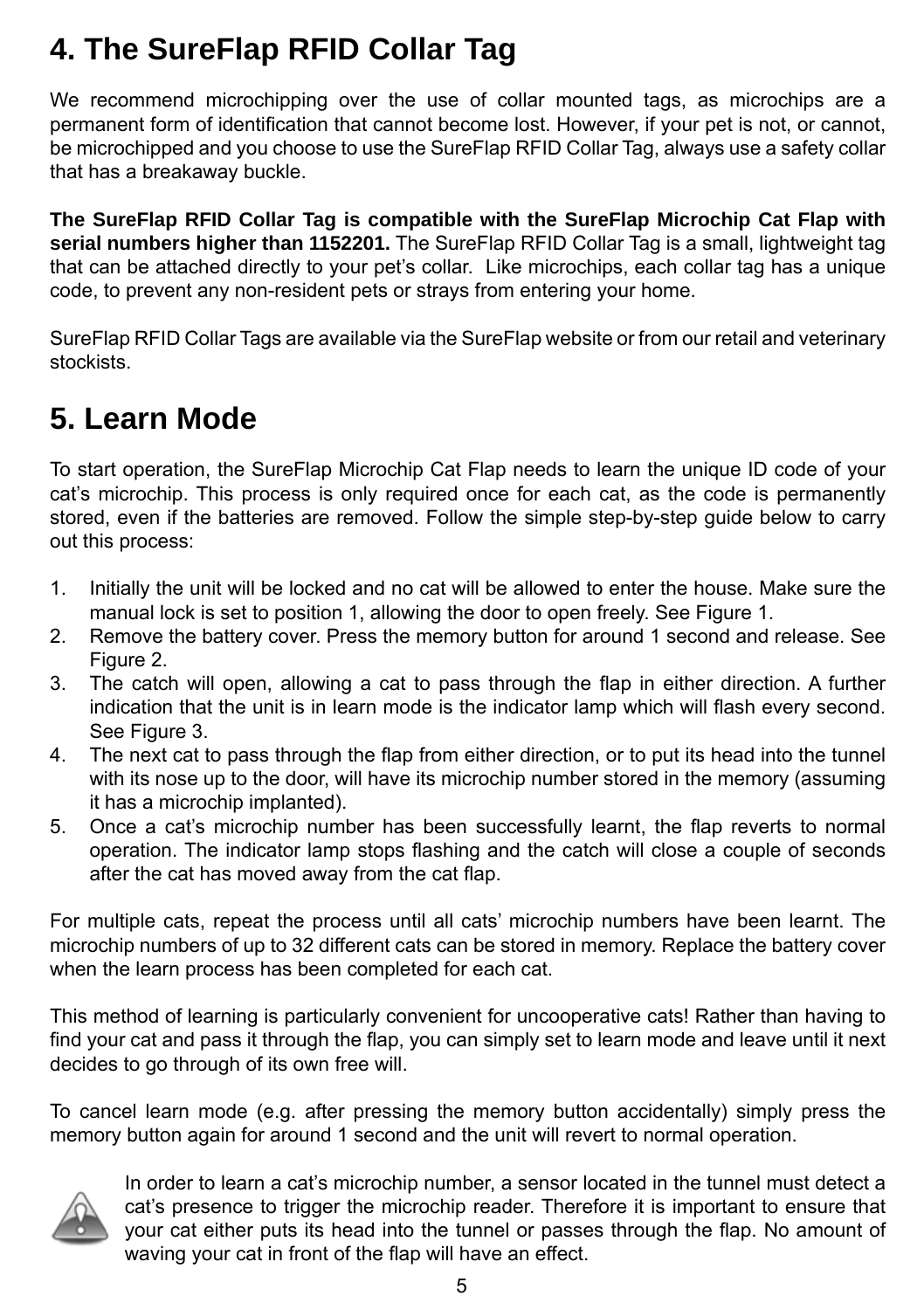To learn the SureFlap RFID Collar Tag carry out steps one and two above. Hold the collar tag in your hand and then place your hand inside the tunnel of the SureFlap Microchip Cat Flap making sure that you touch the door. The unique code of the collar tag will now be stored in the memory.



**Figure 3**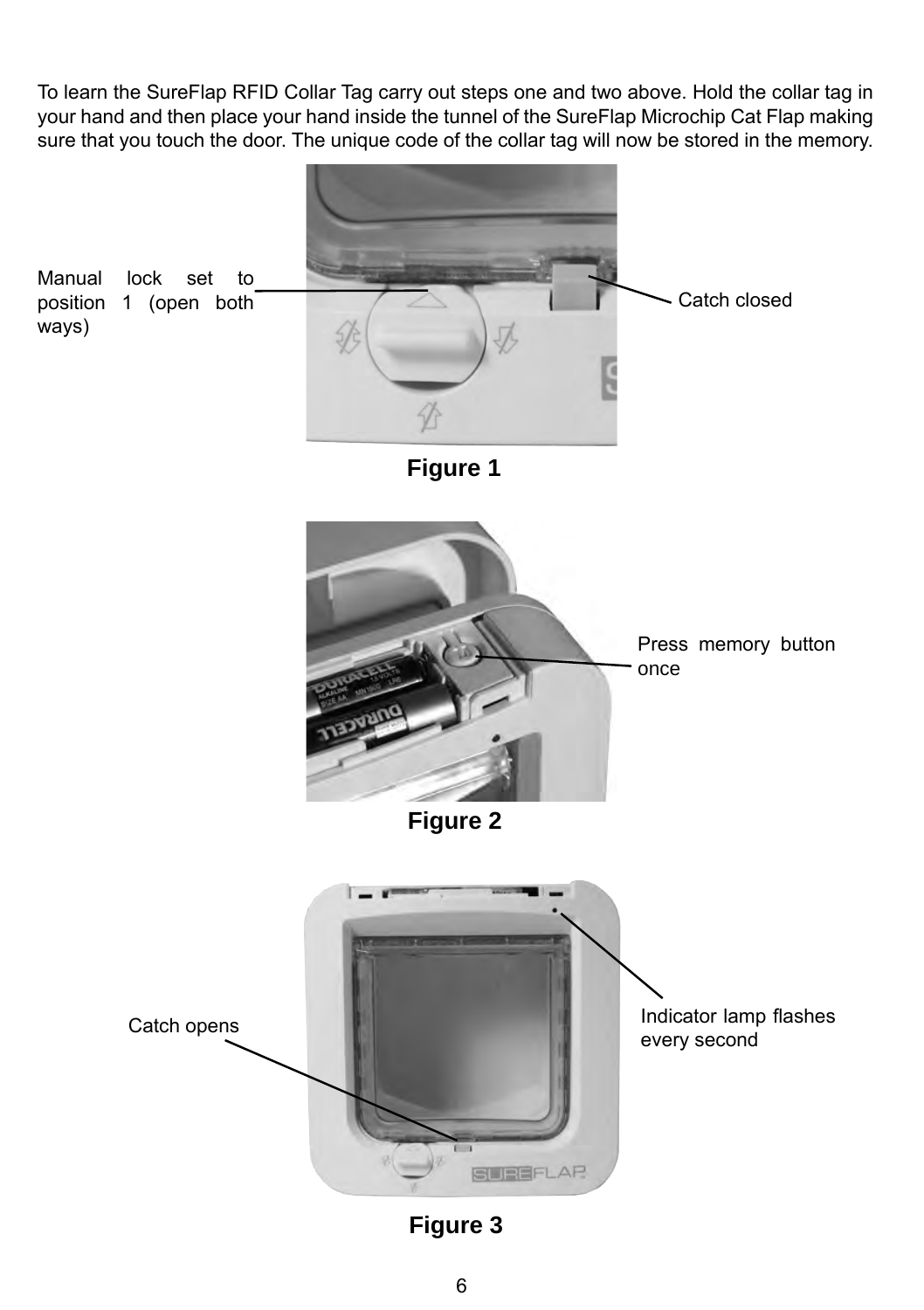### **6. Installation**



DIY installation may involve the use of power tools or cut glass. Safety equipment (gloves, eye protection, etc.) should be used and if in doubt consult a professional to carry out the installation.

#### **Suitable door types**

Instructions are provided for installation in all door types, including wooden, plastic, glass, and metal. Before installing in a door with unknown construction please check for a metal plate in case a larger hole is required, as described in the metal door installation section. If you can only be sure of the construction of the door by drilling a hole in it, make a trial hole anywhere covered by the proposed hole for the SureFlap Microchip Cat Flap.

#### **Cat Flap positioning**

The ideal height of the SureFlap Microchip Cat Flap is such that the base of the tunnel is the same height above the ground as your cat's stomach. In practice however, mounting is normally dictated by features in the door into which the unit will be installed. In these circumstances, it is usual to mount the cat flap as low as possible.

### **6.1 Installation in wooden doors, plastic doors, or plasterboard walls**

- 1. Place the external frame face down as in Figure 4. Attach a ball of Blu Tack (or similar adhesive putty) in each of the four corners. These should allow you to stick the frame to most doors.
- 2. Choose the position on the door at which you want to mount the cat flap and stick the frame to the door. To ensure that it is level we recommend you use a spirit level as shown in Figure 5.
- 3. Use a sharpened pencil or pen to mark where the inside of the frame touches the door as well as the two screw holes. You need to make a legible line as this will be used for cutting against.
- 4. Remove the frame from the door and check you have a solid line and dots where the screw holes are, as in Figure 6. Using a drill with a 6mm (1/4") diameter bit, drill the two holes for the screws. It is vital these holes are drilled straight to ensure the two halves of the cat flap connect properly.
- 5. Before you cut out the hole for the tunnel drill holes in all the corners large enough to allow your jigsaw blade through. Cut out the tunnel hole with an electric jigsaw – *ensure you cut*  **3mm (1/8") outside the line** you have marked for the hole to allow enough clearance for the tunnel. Make sure that your jigsaw is sitting flat on the door at all times while cutting. See Figure 7.
- 6. Clean off any loose debris, dust and dirt from the door before you install the SureFlap Microchip Cat Flap, see Figure 8.
- 7. Mount the cat flap in the hole with the main assembly (battery cover) *inside* the house. See Figure 9.
- 8. Mount the external frame on the *outside* of the house. Depending on the thickness of the door,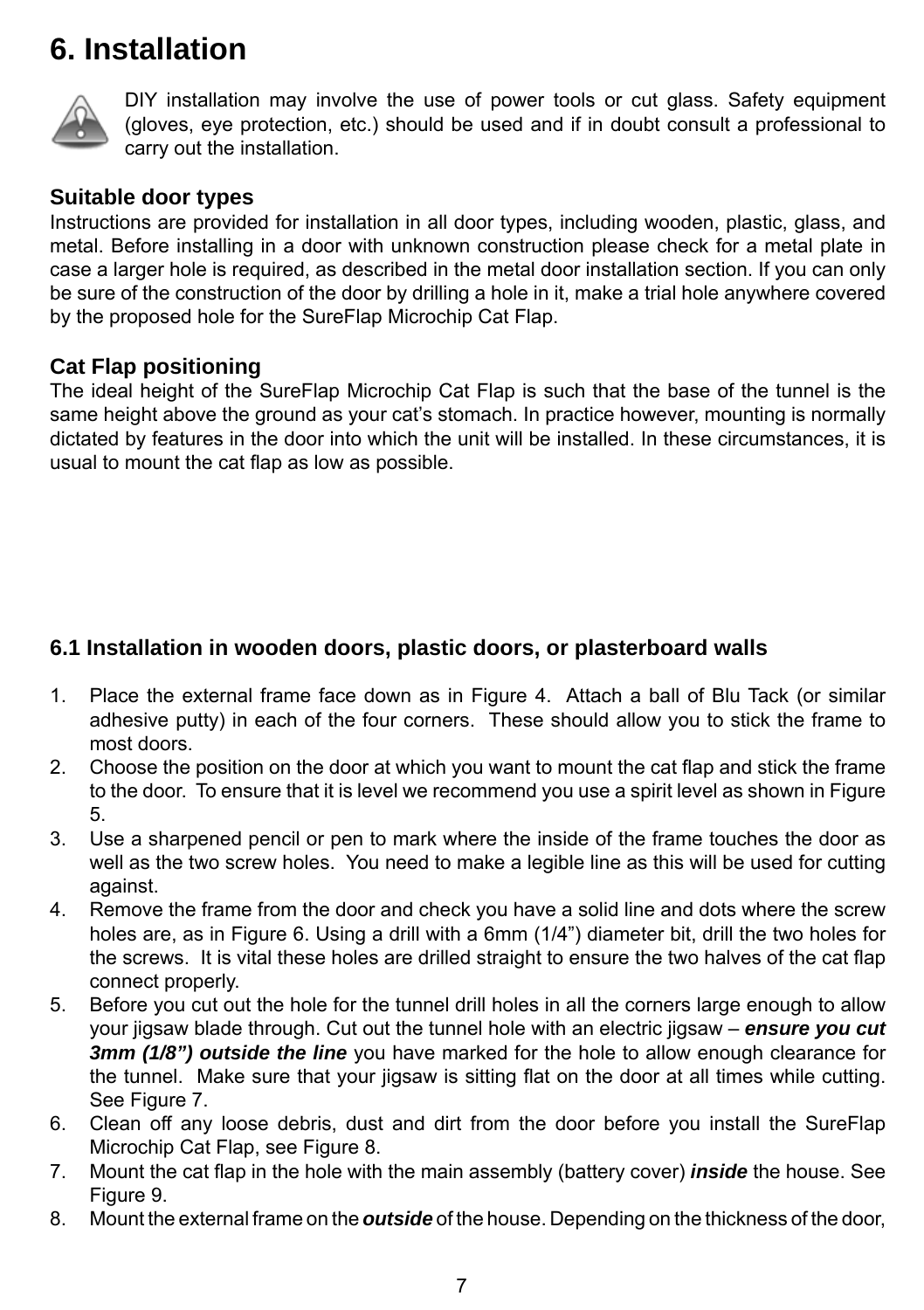the tunnel will protrude through the frame by differing amounts. *Under no circumstances should you cut or drill through the tunnel as this contains the microchip reader and will prevent the unit from working properly.* Three different lengths of screw have been provided for your use. Choose the correct screw length to suit the thickness of your door. If you are not sure, use the smallest first, if this is too short use the next size up. Take care not to use a longer screw than needed, as this may damage the main assembly front face. Screw the external frame to the main assembly. See Figure 10.

9. When the cat flap has been mounted correctly, place the screw caps over the screw holes on the external frame. Align the screw caps with the slot pointing inwards and push firmly into place. To remove the screw caps slide a flat blade screwdriver into the side slot and lever the cap out of the hole. See Figure 11.



**Figure 4**



**Figure 6**



**Figure 8 Figure 9**



**Figure 10 Figure 11**



**Figure 5**



**Figure 7**



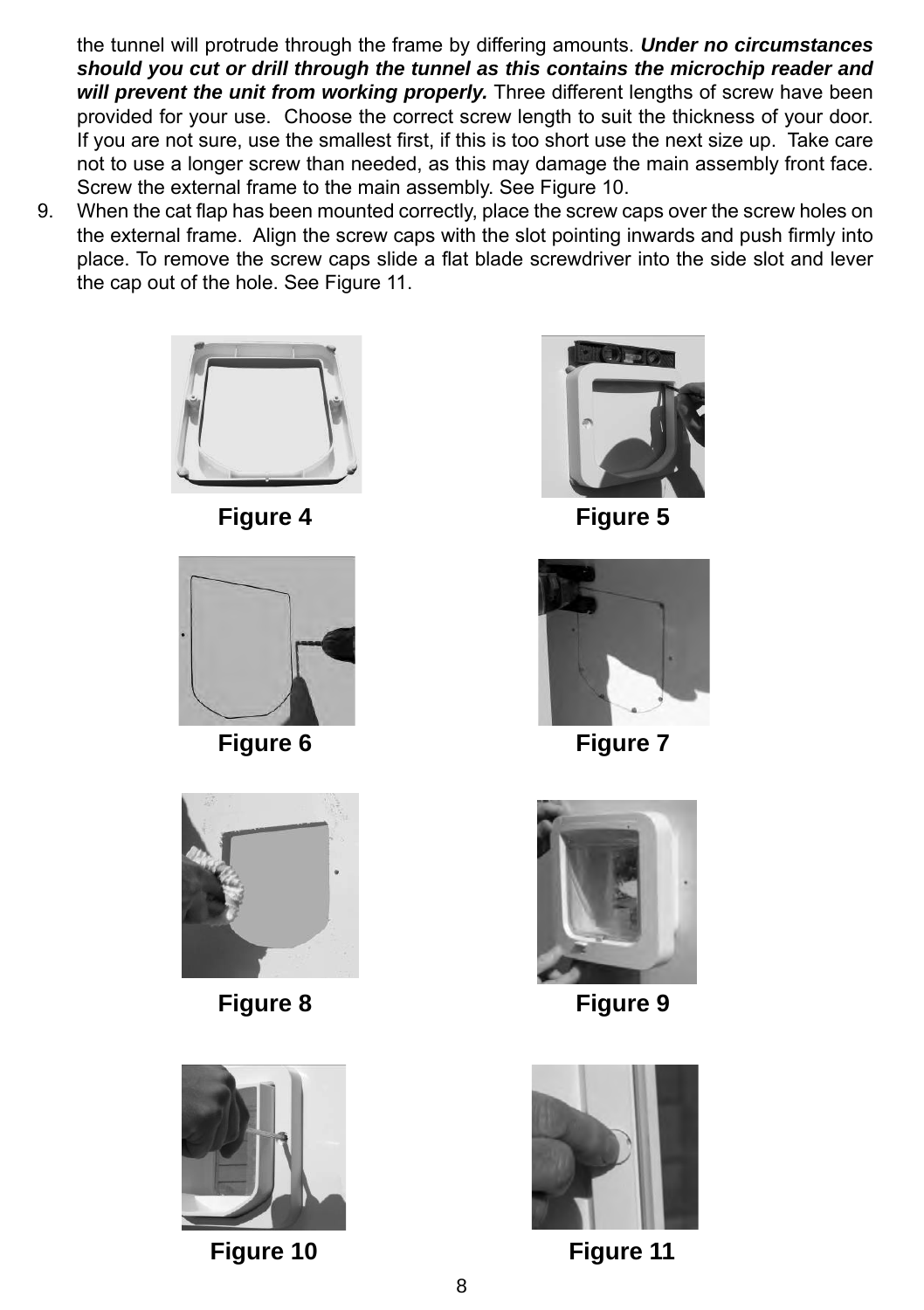### **6.2 Installation in glass doors or windows**



When working with cut glass always wear protective gloves as the edges may be sharp.

SureFlap is ideal for mounting in single or double-glazed windows. If you need to have a hole cut in a window, please ask a qualified glazier to do it, as cutting glass is a skilled job. If you need to get a hole cut in your window a circular hole with a diameter of 212mm (8 3/8") is the ideal size. A *mounting adaptor* is available to complete an installation in glass, and is suitable for covering holes from 210mm (8 1/4") to 260mm (10 1/4") in diameter, see Figure 12.

For details of where to purchase this adaptor see our website www.sureflap.com.

If you have a double-glazed window you will need to get a replacement unit manufactured with the hole cut in it.



**Figure 12**

Once your glass has been cut and installed in the door or window you are ready to complete the install.

- 1. A circular hole 212mm in diameter is required to accommodate the tunnel. See Figure 13.
- 2. If installing the SureFlap Microchip Cat Flap in a double glazed panel you may choose to seal between the panels around the circular hole to avoid moisture collecting inside. Do not use metal in any such seal.
- 3. We recommend running a bead of 'All Weather Sealant' around the edge of the hole on both sides of the glass, see Figure 14. The sealant will help secure the cat flap in place after installation, particularly with larger hole sizes, and also help prevent moisture getting in from outside. This type of sealant can be purchased from a glazing company and most DIY stores.
- 4. Slide one of the mounting adaptor rings over the main assembly, see Figure 15.
- 5. From inside the house slide the tunnel of the main assembly through the hole in the glass. From outside the assembly should look like that of Figure 16.
- 6. From outside mount the second part of the mounting adaptor and then the external frame, see Figure 17. When working with cut glass always wear protective gloves as the edges may be sharp.
- 7. Screw the two halves together as in Figure 18. If mounting in a single pane use the shortest of the three pairs of screws. A double glazed panel may require the mid-sized screw, depending on its thickness. Check the assembly is centred with the circular hole before fully tightening the screws.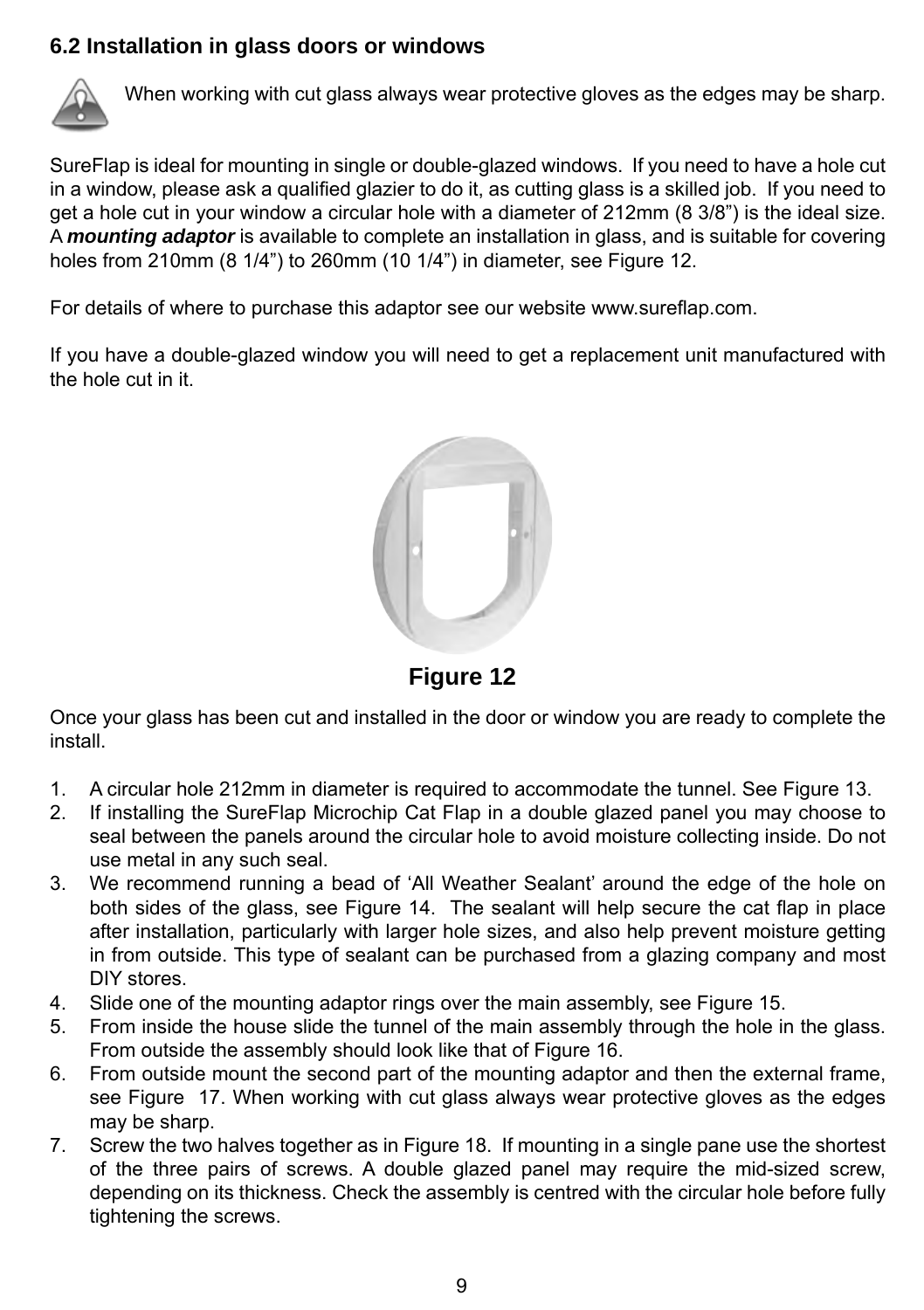- 8. Align the white screw caps with the slot pointing inwards and then push firmly into place<br>9. From the inside of the house you will now see your cat's stylish new entrance as in Figu
- From the inside of the house you will now see your cat's stylish new entrance as in Figure 19.



**Figure 13**



**Figure 14**





**Figure 15 Figure 16**



**Figure 17**



**Figure 18**



**Figure 19**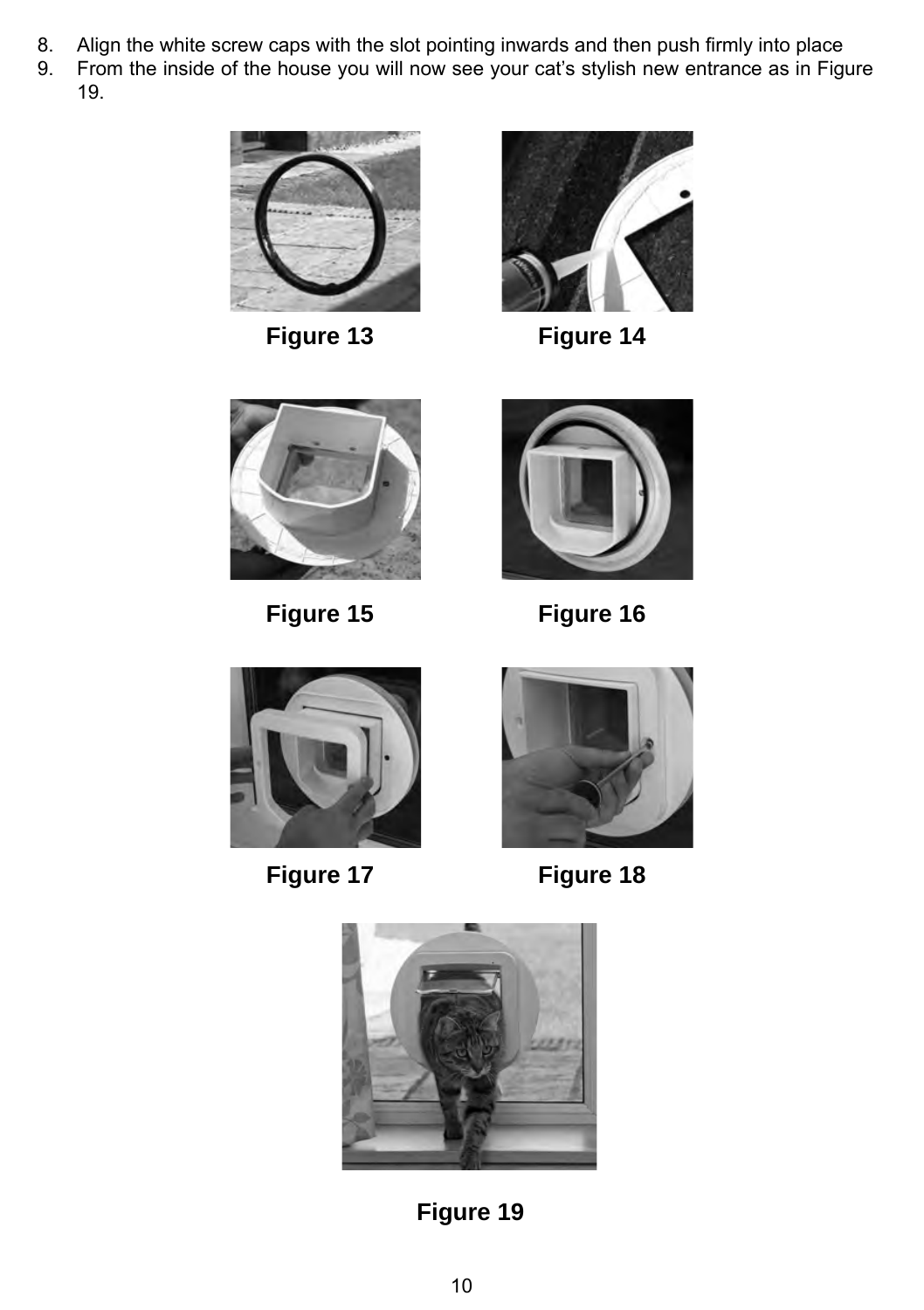### **6.3 Installation in metal doors**

The presence of a metal plate in a door can influence the performance of the SureFlap Microchip Cat Flap, reducing the range of the microchip reader. This includes the following:

- Metal skin doors
- Security doors
- Metal garage doors
- UPVC coated metal doors

For most situations you will not notice anything, as the read range will still be sufficient for the majority of microchips. However, if you experience intermittent operation or failure to open for your cat, first check for the presence of a metal plate in the door. Note that UPVC coated metal doors often look the same as standard UPVC doors and you may need to look carefully where the panel has been cut. If a metal plate is confirmed, follow the instructions below for improved read range.

Improved installation in metal doors requires the mounting adaptor shown in Figure 12. For details of where to purchase this adaptor see our website www.sureflap.com.

- 1. Cut a circular hole in the door 212mm (8 3/8") in diameter. Install the SureFlap Microchip Cat Flap in this circular hole according to the instructions in section 6.2. The circular hole removes some metal in the vicinity of the reader antenna, which sits within the tunnel. The result will be improved read range and more reliable performance.
- 2. If you still experience intermittent operation, increase the diameter of the hole from 212mm (8.5") to the maximum diameter of 260mm (10 1/4") that can be accommodated with the mounting adaptor. This will extend the read range further and should resolve any issues with mounting in a metal door.

If you have followed the steps above and are still experiencing performance issues please follow the steps in the troubleshooting section. If all other troubleshooting has been carried out without finding the source of the problem please contact SureFlap customer service for further assistance.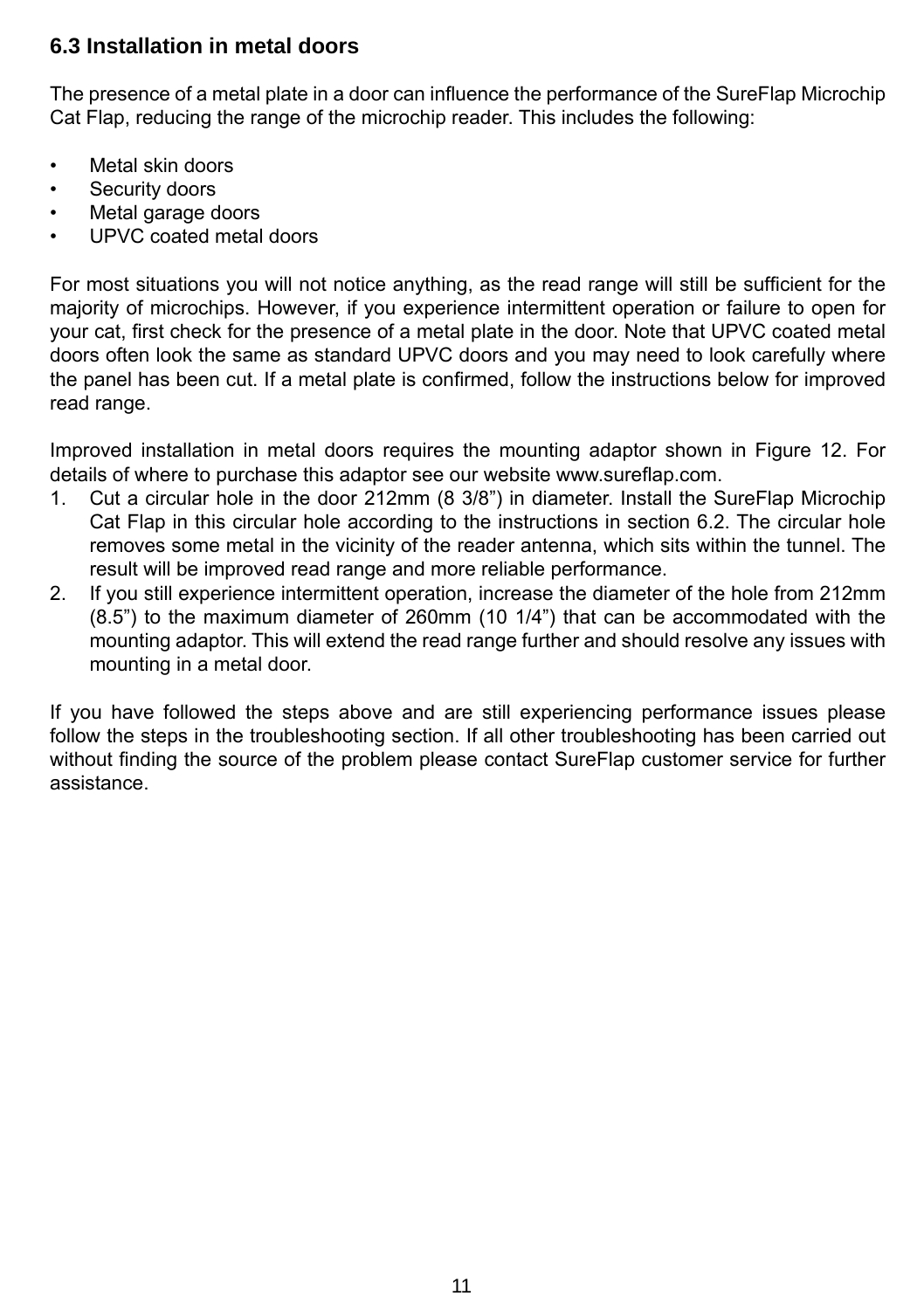#### **6.4 Installation in walls**



When you are making holes through the wall of your property please consult a qualified builder. Protective clothing (gloves, eye & ear protection etc.) should be worn when carrying out the installation.

Note: When planning the installation of a SureFlap Microchip Cat Flap into a wall, remember that you may need to remove the cat flap in the future to replace the door or upgrade to a newer model. With this in mind *do not glue the main assembly* of the unit to the wall, as removing it will be difficult and could damage the surface of your wall.

For installation of the SureFlap Microchip Cat Flap in a wall we recommend using the following accessories:

SureFlap Cat Flap Mounting Adaptor (Product Code: GMA001) SureFlap Cat Flap Tunnel Extender (Product Code: TUN001)

- 1. Choose your mounting position on the wall so that your cat has easy access through the flap and into the tunnel from outside.
- 2. Mark a 170mm x 170mm (6 11/16" x 6 11/16") square on the wall at the position of the tunnel.
- 3. Make a hole through the wall using appropriate tools and ensure that the tunnel is horizontal. A slight slope downwards from the inside of the house to the outside will ensure any rain runs out of the tunnel.
- 4. Apply superglue to the four tabs of the tunnel extender as shown in Figure 20 and fit the tunnel extenders together. When the glue has dried apply weatherproof tape to the outside of the tunnel as shown in Figure 21.
- 5. Follow step 4 to bond all of the tunnel extenders together *Remember do not glue the tunnel extender to the tunnel of the cat flap, just use tape for this joint when you come to it.*
- 6. Take one of the mounting adaptors and drill 4 holes in it using a 4mm (0.15") drill bit these four holes are for the screws that will hold the cat flap to the inside wall of your house. You can put the four screws where you like around the perimeter of the mounting adaptor. See Figure 22.
- 7. Now take the two shortest screws from the box and using a washer screw the mounting adaptor to the cat flap as shown in Figure 23.
- 8. Place the cat flap (with the mounting adaptor) in the hole in your wall on the inside of your house.
- 9. Mark the positions for the four screws through the holes you have made in the mounting adaptor. You will also need to remove some material from the wall to allow for the screw and washer which hold the mounting adaptor to the main assembly – this will ensure that the mounting adaptor fits flush with the wall. See Figure 24.
- 10. Drill the four holes in your wall using an appropriate drill bit to suit the construction of your wall and your chosen screws.
- 11. Tape the tunnel extender to the end of the cat flap's tunnel as shown in Figure 25.
- 12. Place the cat flap and the tunnel through the hole in your wall and screw it in place using the four screws through the mounting adaptor – see Figure 26.
- 13. On the outside of your house you will now have the tunnel sticking out of the wall take the external frame and other mounting adaptor and place these over the end of the tunnel.
- 14. Mark the position of the two screw holes required to mount the external frame and then drill appropriate holes in the wall.
- 15. Screw the external frame and mounting adaptor to your external wall.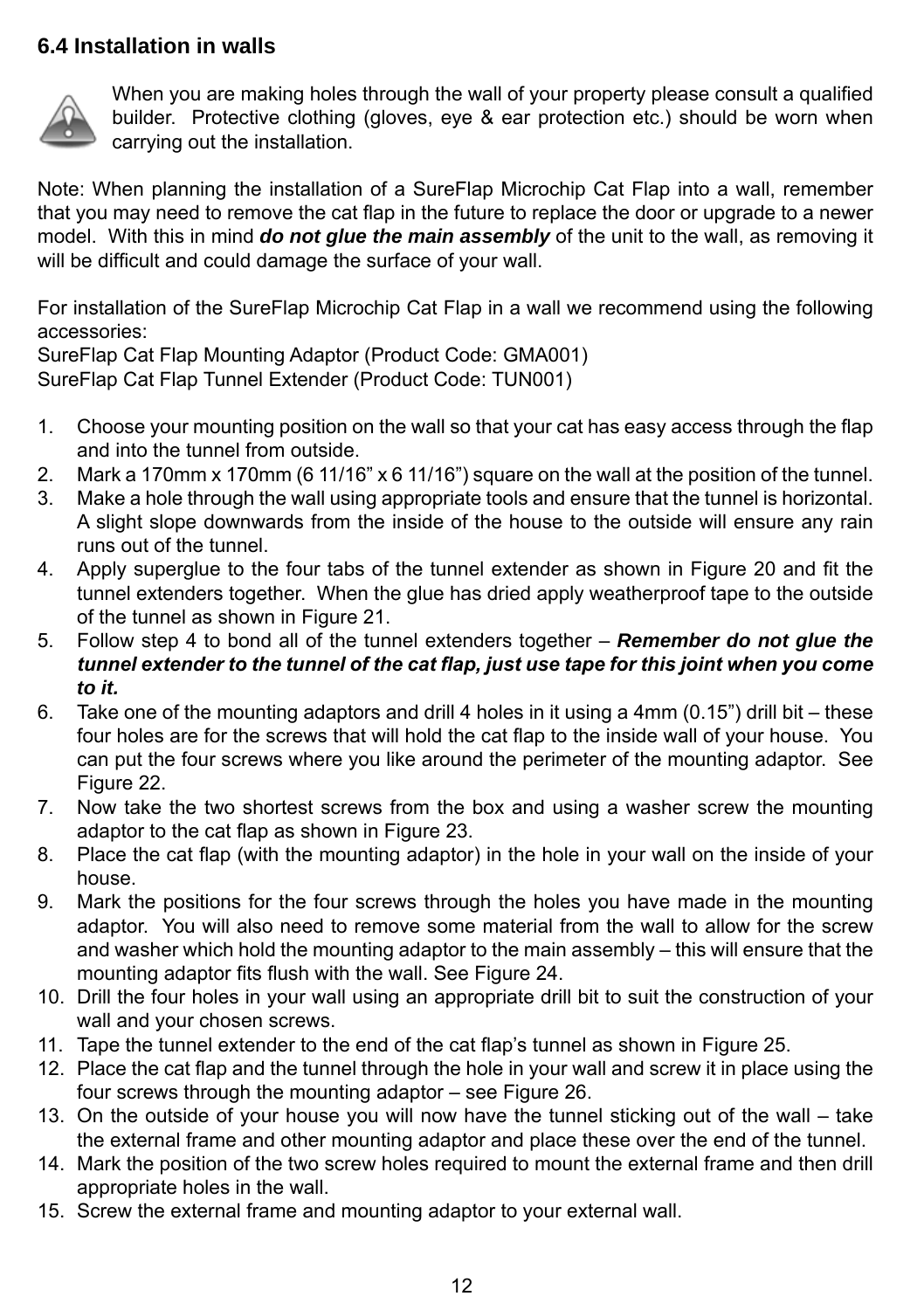- 16. To hold the end of the tunnel in position we recommend using small screws to secure the tunnel to the external frame as shown in Figure 27.
- 17. We recommend putting some waterproof sealant between the tunnel and the external frame to prevent water getting into the wall cavity.

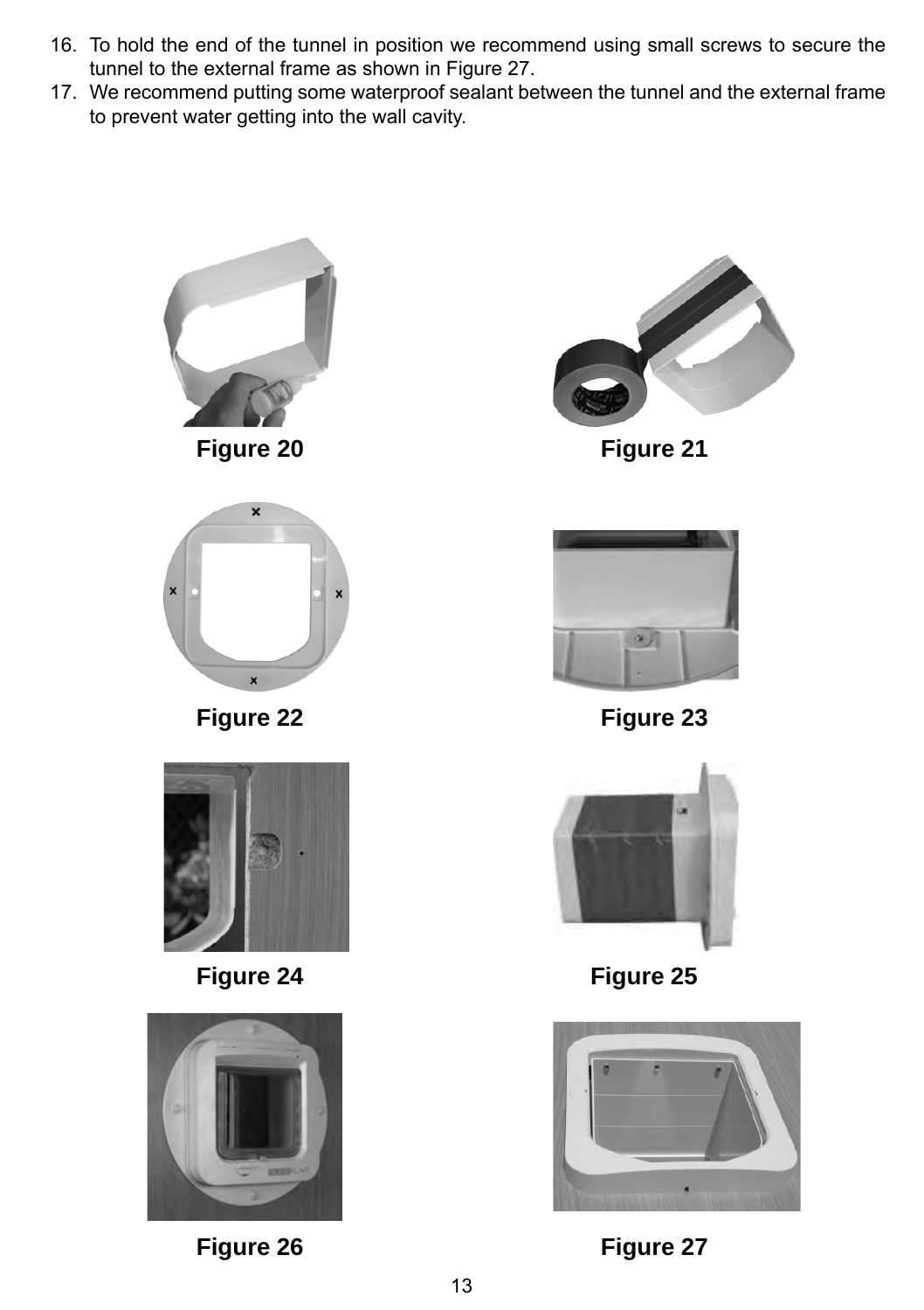#### **6.5 Electrical interference**



The SureFlap Microchip Cat Flap contains a sensitive radio receiver to pick up the signal from your cat's microchip. In rare instances, excessive levels of electrical interference can cause the range of the system to degrade. Avoid the following situations:

- 1. The SureFlap Microchip Cat Flap should not be used in the vicinity of other microchip readers or similar low frequency devices. These are particularly detrimental to performance and may prevent normal operation.
- 2. Avoid obvious sources of electrical noise such as faulty, flickering lights.
- 3. Avoid trailing mains cables and DC mains adaptors very close to the SureFlap Microchip Cat Flap.

If you suspect electrical interference may be affecting the performance of your SureFlap Microchip Cat Flap please contact customer service for assistance.

## **7. Batteries**

The SureFlap Microchip Cat Flap requires 4x AA 1.5V batteries. With normal usage, one set of batteries will typically last for at least 6 months  $^2$ . A low battery indicator tells you when the batteries have run out and is described in section 10.

After inserting the batteries, leave the unit for about 10 seconds before allowing a cat into the tunnel - this allows the electronic sensors to settle properly.

We recommend the use of good quality, alkaline batteries with the SureFlap Microchip Cat Flap in order to give the longest lifetime. We do not recommend using rechargeable batteries because they generally produce a lower voltage which may cause the low battery indicator light to flash, even when the batteries do not need recharging.



2. Based on normal usage. Note that heavy usage by many cats may reduce battery lifetime.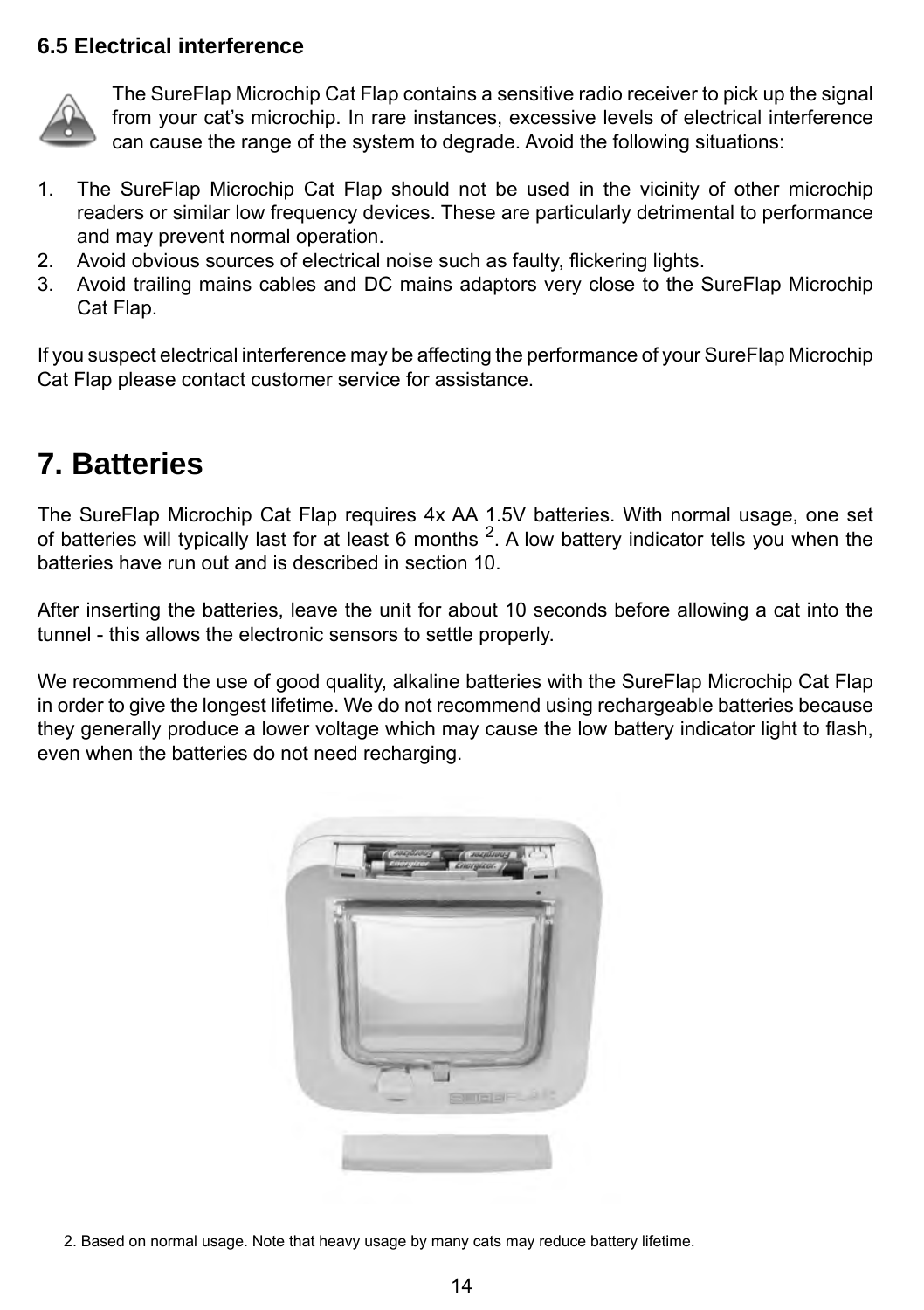## **8. Normal Operation**

Normal operation couldn't be simpler. Once programmed, the SureFlap Microchip Cat Flap will only allow entry for your cat(s), denying access to intruder animals.

To enter the house, the cat puts its head in the tunnel to push the flap open. A sensor detects the cat's presence and quickly reads the microchip or collar tag, opening the catch if required. Note that the SureFlap Microchip Cat Flap does not activate if your cat is just wandering in front of the flap, inside or outside the house.

The SureFlap Microchip Cat Flap is designed for one-way operation only. Any animal inside the house is allowed to leave, but only your animals are allowed to enter. This is a useful fail-safe to allow exit under rare circumstances - if your cat is followed inside before the flap has time to close, you don't want the intruder trapped inside! If you need to control exit from the house then use the 4-way manual lock described in section 9.

After the cat flap has opened, it will stay unlocked until after your cat has passed through the tunnel. The catch will close around one second later. Note that the catch will also open when your cat leaves the house, although this is not absolutely necessary.

One further feature of the flap is a magnetic catch that keeps the door closed when not in use.



When testing the SureFlap Microchip Cat Flap before installation, your cat will need to push its head against the flap from the tunnel side of the unit or pass all the way through the flap. There is a sensor that detects the cat's presence in the tunnel that needs to be triggered and no amount of waving your cat in front of the flap will have an effect.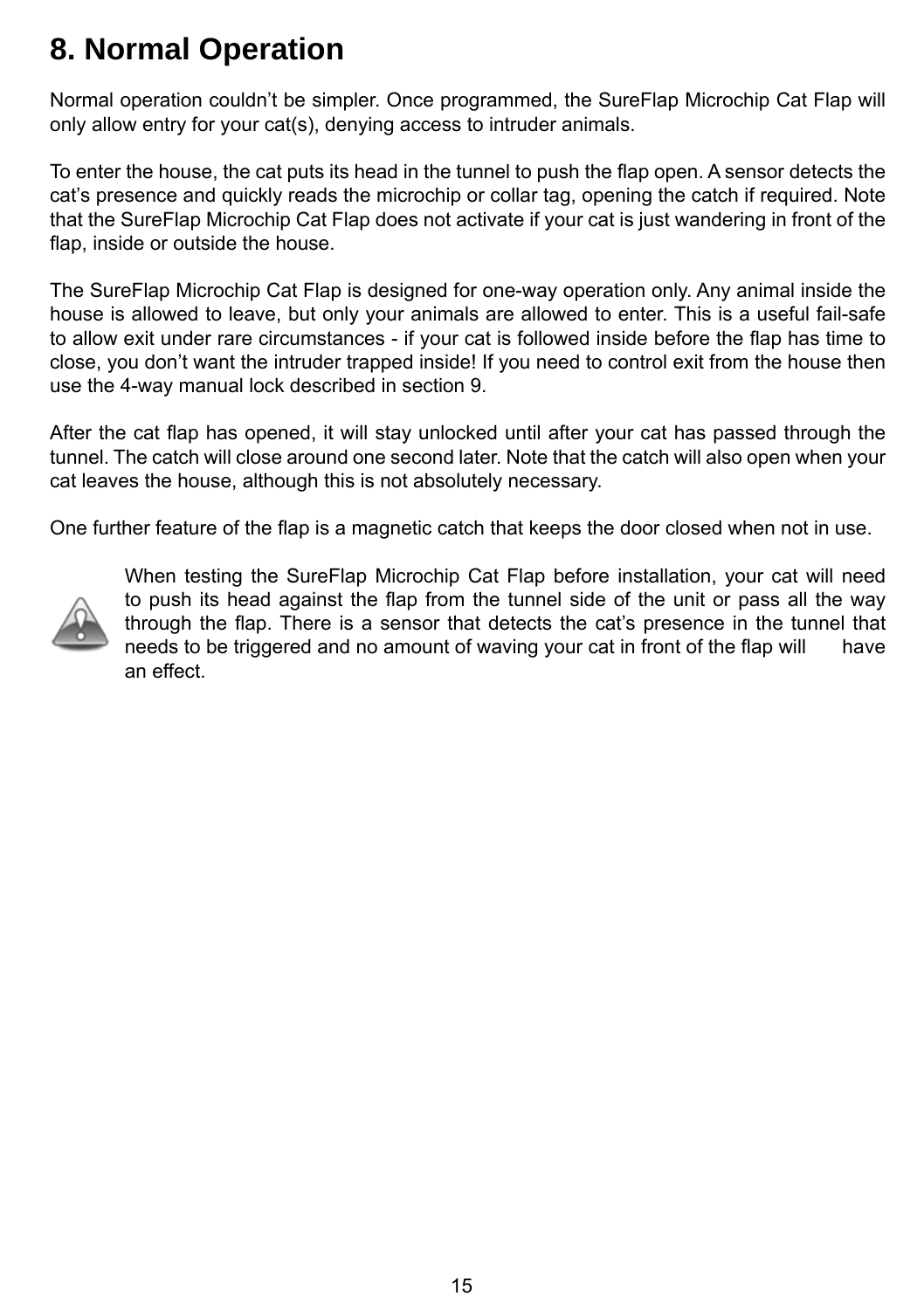# **9. 4-way Manual Lock**

The manual lock has 4 positions which control the opening of the flap in either direction. The unit is shipped in position 4 (locked both directions) to keep the flap secure in transit. This should be changed to position 1 before programming.



Note that the door of the SureFlap Microchip Cat Flap must hang straight down when you move the lock as it engages with the bottom of the door.



Position 1 – Fully open

Cat is allowed to enter and exit the house. This is the standard position for normal operation of the flap.



Position 2 – Exit only Cat is allowed to exit the house, but prevented from entering the house.



Position 3 – Enter only Cat is allowed to enter the house, but prevented from exiting the house. This mode is useful if you need to keep your cat in e.g. to take him to the vet.



Position 4 – Fully locked Cat is prevented from entering or exiting the house.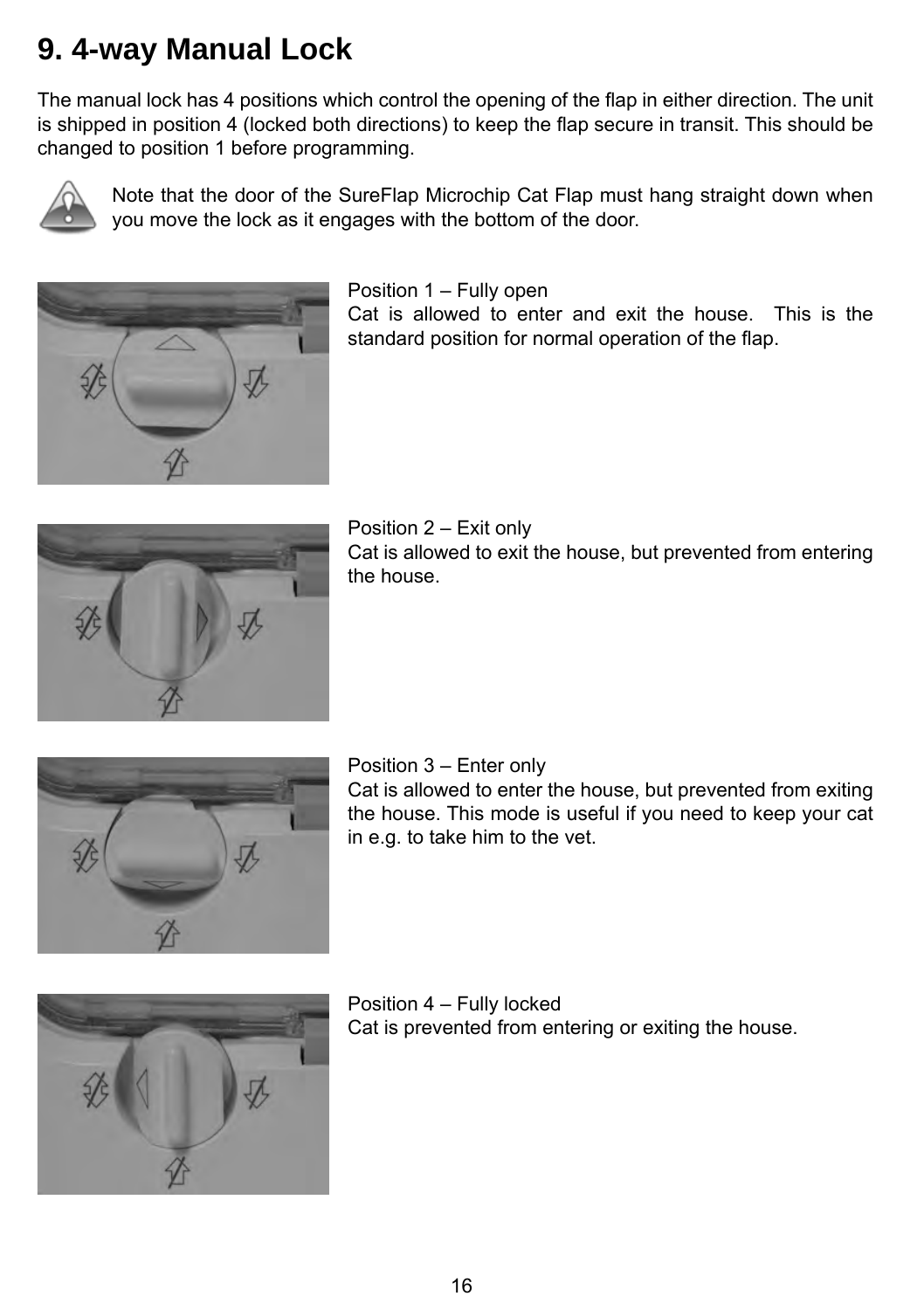# **10. Low Battery Indicator**

Batteries last typically for at least 6 months with normal levels of use. When the batteries are nearing the end of their life, the low battery indicator comes on. This is a slow flash of the indicator lamp, once every 5 seconds. The unit will continue to operate when the low battery indicator is on, however the batteries should be replaced at the earliest opportunity.

Note the slow flash of the lamp (every 5 seconds) for the low battery indicator is different from the fast flashing (every second) in learn mode. Learn mode should not be used when the batteries are low – replace the batteries before programming a new microchip or collar tag into the memory.

## **11. Memory Wipe**

It is very unlikely that you will need to wipe a cat's ID code from the cat flap's memory. Up to 32 different codes can be stored in memory, and if more additional codes are learnt these simply replace the earliest ones stored. However, in the unlikely circumstance that you need to wipe the memory (e.g. you accidentally programme for next door's cat!), follow the process below.

- 1. Press and hold the memory button for at least 10 seconds.
- 2. The indicator lamp will stay on for the duration that the button is held down.
- 3. When the memory is wiped, the catch will open and close once.
- 4. At this point the memory is clear and the cat flap can re-learn your cat(s) microchip numbers, as required. See section 5.

### **12. Switching Off/Use As A Non-Selective Cat Flap**

In the event that you want to turn off your SureFlap Microchip Cat Flap and revert to using it as a standard cat flap, follow the four steps below:

- 1. Remove the battery cover and make sure batteries are installed.
- 2. Press the memory button once to put the cat flap into learn mode. The catch will open and the indicator lamp will flash.
- 3. Remove the batteries and replace the battery cover.
- 4. The catch will stay open and the SureFlap Microchip Cat Flap can now be used as a standard cat flap.

This mode may be useful if you have purchased the SureFlap Microchip Cat Flap before your cat has been microchipped or while your cat is getting used to the presence of its new cat flap (see troubleshooting guide). Alternatively, the SureFlap RFID Collar Tag is available if your cat is not yet microchipped .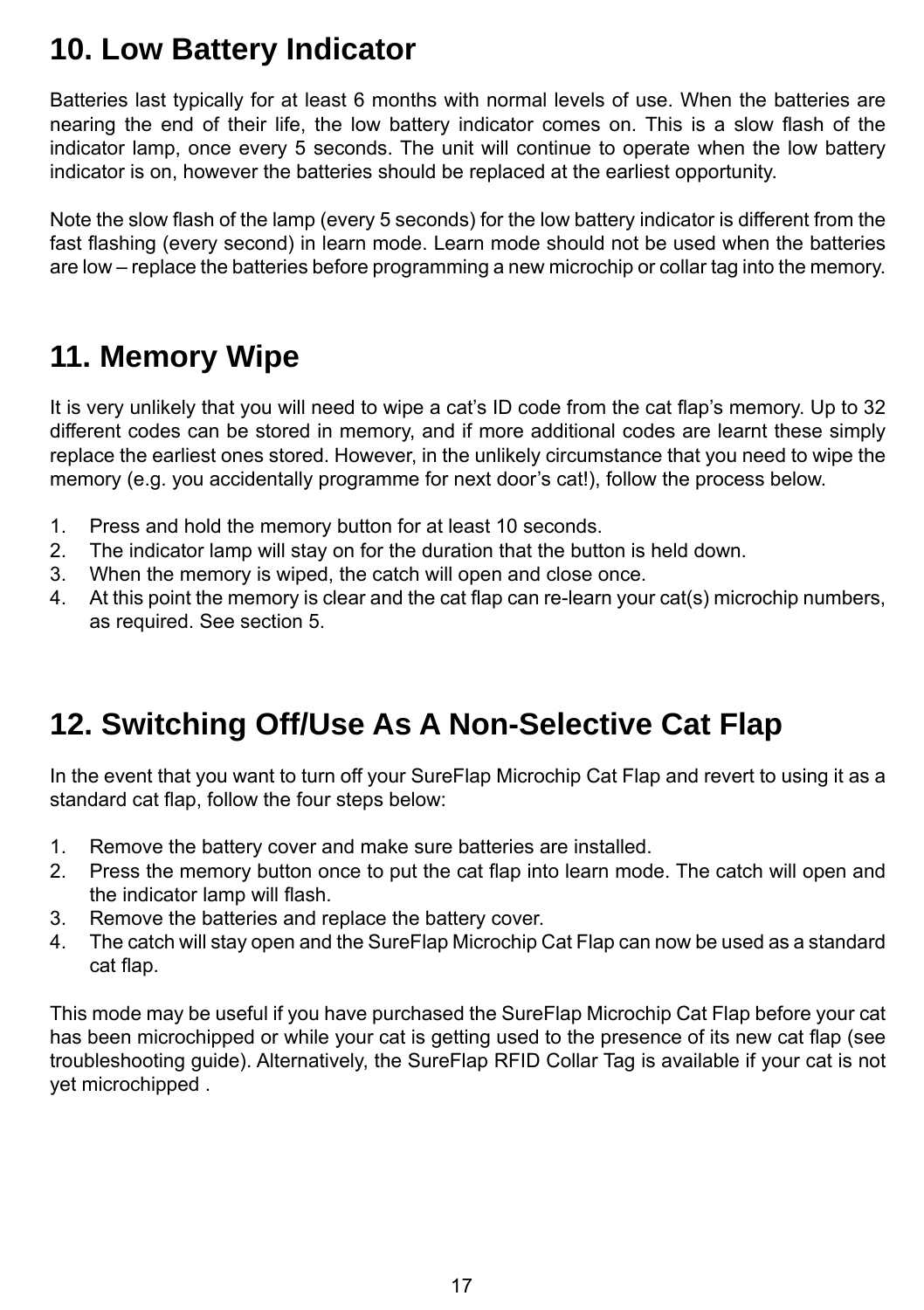### **13. Maintenance**

The sensor that detects the presence of a cat in the tunnel is optical and is situated on the inside roof of the tunnel, close to the flap. If these lenses become obscured by dirt, unreliable operation and/or shortened battery lifetime may result. Wipe these lenses with a damp cloth every couple of months.

Operation of the sensor relies on a reflection from the base of the tunnel, which should also be kept reasonably clean. If you have a brown SureFlap Microchip Cat Flap, please ensure the silver reflective sticker is kept free from dirt. If you notice that the sticker is missing please contact SureFlap customer service or replace with the spare sticker provided.



*When cleaning your SureFlap Microchip Cat Flap please ensure to remove all hair from the top draught excluder on the door.* A build-up of cat hair on this area of the door can obstruct the lenses of the cat flap, causing the unit to be permanently scanning, and therefore drain the batteries.

After cleaning, leave the SureFlap Microchip Cat Flap for approximately 10 seconds for the unit to settle before normal operation returns.

# **14. Troubleshooting**

### **Symptom: The SureFlap Microchip Cat Flap does not learn your cat's microchip number or collar tag correctly or fails to open for your cat**

- Check batteries are fitted the right way round and are not run down. Ensure batteries are good quality alkaline batteries.
- Check if the SureFlap Microchip Cat Flap is mounted in a metal door. If this is the case, follow the instructions in section 6.3 for improved mounting.
- Ensure the tunnel and sensor lenses are reasonably clean (see section 13).
- After inserting batteries did you leave the cat flap for around 10 seconds before allowing a cat into the tunnel? If not, remove batteries for at least 2 minutes to reset the unit.
- Check that there are no obvious sources of electrical noise in the area e.g. faulty flickering lights, other similar microchip readers, etc (see section 6.5).
- Check the learn process was carried out correctly for each of the cats you own. For example, when you have put the SureFlap Microchip Cat Flap into learn mode for the second of two cats, make sure that the first cat doesn't go through the flap instead. If in doubt, repeat the learn process for your cats.
- Under rare circumstances the microchip range is not enough for the SureFlap Microchip Cat Flap to operate. If all other troubleshooting has been carried out without finding the source of the problem, please contact SureFlap customer service for further assistance.

### **Symptom: Short battery lifetime**

- Ensure the tunnel and sensor lenses are clean (see section 13).
- If you are experiencing short battery life (less than 6 months), please check the top draught excluder for a build-up of fur (see section 13).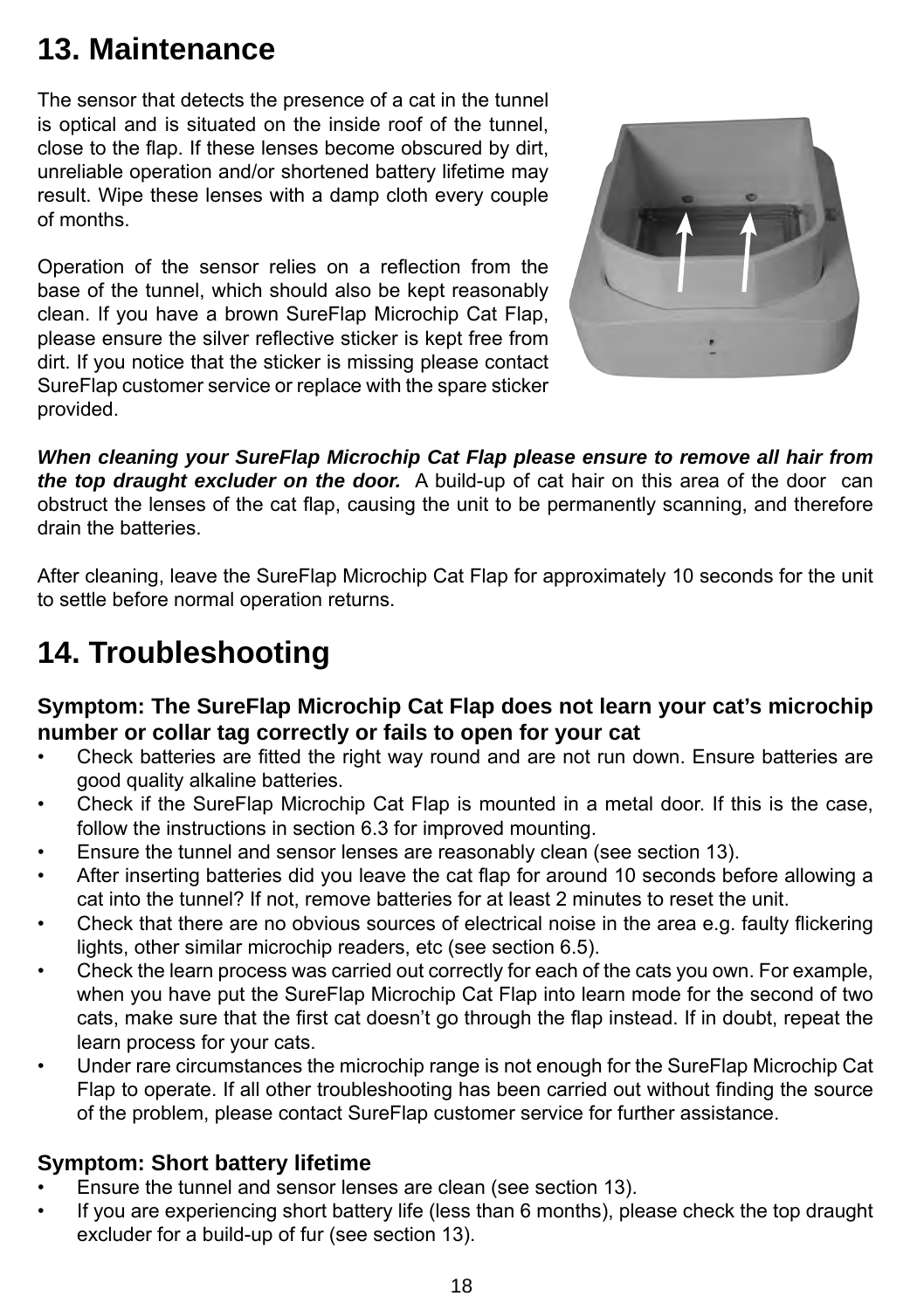- Check that there are no obvious sources of electrical noise in the area e.g. faulty flickering lights, etc (see section 6.5).
- If you have a brown SureFlap Microchip Cat Flap please check that the silver reflective sticker is in place on the bottom of the tunnel and is free from dirt. If you notice that the sticker is missing please contact SureFlap customer service or replace with the spare sticker provided.

#### **Symptom: Catch takes about 10 seconds to close**

• Occasionally the sensor that detects the presence of the cat in the tunnel needs to reset itself, which takes approximately 10 seconds to register. This is quite normal, however if this starts to happen often check that the lenses and tunnel are clean (see section 13).

#### **Symptom: Cat is put off by the noise of the catch**

- Your cat will learn to love its SureFlap Microchip Cat Flap, however a small proportion of cats are initially put off by the noise of the catch opening, particularly if they are not used to using a selective entry flap. If your cat does not adjust immediately to the use of the SureFlap Microchip Cat Flap then use the following process to coax it into using it. With a bit of persistence all cats will learn to use the flap.
- First follow the instructions in section 12 and leave the cat flap turned off. This will allow it to start using the flap without any noise from the catch.
- Once your cat is used to the SureFlap Microchip Cat Flap being there insert the batteries. If it is still unwilling to use it, prop the flap open with the door facing *inside* the house. A simple method is to use tape between the bottom of the flap and the top of the main assembly. This will allow it to get used to the opening click while also having an inviting open hole to go through.
- Finally let the door swing shut and allow it to start using the flap. Strategic positioning of food inside/outside the house can also help encourage the initial use of the flap.

#### **Symptom: Constant clicking sound**

- A constant clicking sound can be caused by faulty batteries or poor contact with the batteries.
- Firstly, clean the end of the batteries and the connectors on the cat flap with a dry cloth.
- If this does not resolve the issue replace the batteries with good quality alkaline batteries.

#### **Factory Reset**

In the unlikely event that the unit needs resetting to a known state, follow the instructions below to revert to the factory settings.

- Carry out the memory wipe function from section 11.
- Remove the batteries for at least 2 minutes.
- The unit is now completely reset.